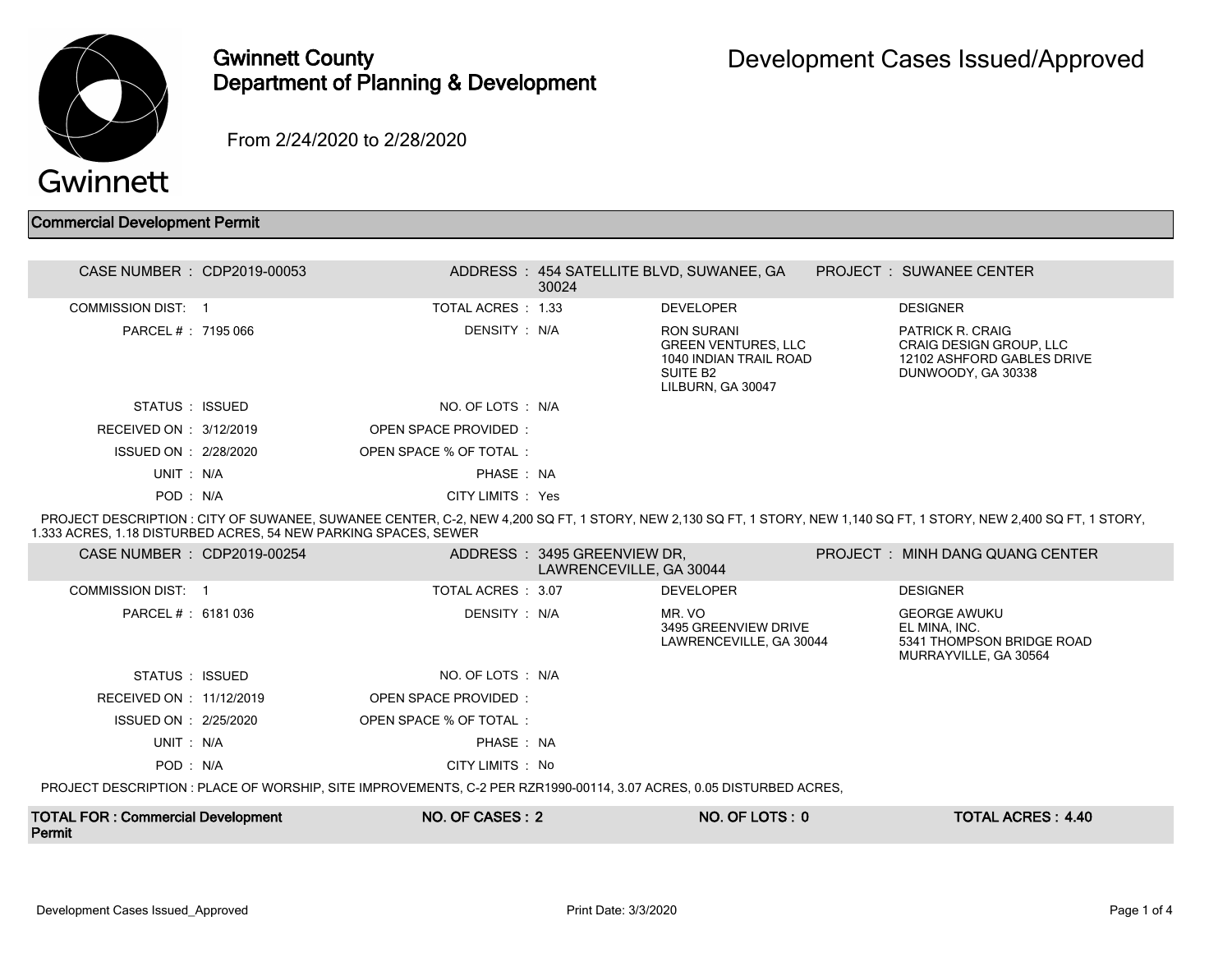## Exemption Plat

| CASE NUMBER : XPL2020-00001 |                   |                                                                                        |       | ADDRESS: 1817 HOOD RD, DACULA, GA 30019                                                                           | <b>PROJECT: BILL STARK PROPERTIES</b>                                                                                |
|-----------------------------|-------------------|----------------------------------------------------------------------------------------|-------|-------------------------------------------------------------------------------------------------------------------|----------------------------------------------------------------------------------------------------------------------|
| COMMISSION DIST: 3          |                   | TOTAL ACRES: 3.75                                                                      |       | <b>DEVELOPER</b>                                                                                                  | <b>DESIGNER</b>                                                                                                      |
| PARCEL #: 7017 001          |                   | DENSITY : N/A                                                                          |       | <b>BILL STARK</b><br><b>BILL STARK PROPERTIES</b><br>3719 WINDER HIGHWAY<br>SUITE 100<br>FLOWERY BRANCH, GA 30542 | <b>BRIAN SUTHERLAND</b><br>GEORGIA PREMIER LAND SERVICES, INC.<br>3010 HAMILTON MILL RD.<br>BUFORD, GA 30519         |
|                             | STATUS : APPROVED | NO. OF LOTS: 3                                                                         |       |                                                                                                                   |                                                                                                                      |
| RECEIVED ON : 1/10/2020     |                   | <b>OPEN SPACE PROVIDED:</b>                                                            |       |                                                                                                                   |                                                                                                                      |
| ISSUED ON : 2/24/2020       |                   | OPEN SPACE % OF TOTAL:                                                                 |       |                                                                                                                   |                                                                                                                      |
| UNIT: N/A                   |                   | PHASE:                                                                                 |       |                                                                                                                   |                                                                                                                      |
| POD: N/A                    |                   | CITY LIMITS : No                                                                       |       |                                                                                                                   |                                                                                                                      |
|                             |                   | PROJECT DESCRIPTION : BILL STARK PROPERTIES (XPL), RA-200, 3 LOTS, 3.747 ACRES, SEPTIC |       |                                                                                                                   |                                                                                                                      |
| CASE NUMBER : XPL2020-00002 |                   |                                                                                        |       | ADDRESS: 1837 HOOD RD, DACULA, GA 30019                                                                           | <b>PROJECT: BILL STARK PROPERTIES</b>                                                                                |
| <b>COMMISSION DIST: 3</b>   |                   | TOTAL ACRES : 2.84                                                                     |       | <b>DEVELOPER</b>                                                                                                  | <b>DESIGNER</b>                                                                                                      |
| PARCEL # : 7017 002         |                   | DENSITY: N/A                                                                           |       | <b>BILL STARK</b><br><b>BILL STARK PROPERTIES</b><br>3719 WINDER HIGHWAY<br>SUITE 100<br>FLOWERY BRANCH, GA 30542 | <b>BRIAN SUTHERLAND</b><br>GEORGIA PREMIER LAND SERVICES, INC.<br>3010 HAMILTON MILL ROAD<br><b>BUFORD, GA 30519</b> |
|                             | STATUS : APPROVED | NO. OF LOTS: 3                                                                         |       |                                                                                                                   |                                                                                                                      |
| RECEIVED ON : 1/10/2020     |                   | OPEN SPACE PROVIDED:                                                                   |       |                                                                                                                   |                                                                                                                      |
| ISSUED ON : 2/24/2020       |                   | OPEN SPACE % OF TOTAL:                                                                 |       |                                                                                                                   |                                                                                                                      |
| UNIT: N/A                   |                   | PHASE:                                                                                 |       |                                                                                                                   |                                                                                                                      |
| POD: N/A                    |                   | CITY LIMITS : No                                                                       |       |                                                                                                                   |                                                                                                                      |
|                             |                   | PROJECT DESCRIPTION : BILL STARK PROPERTIES (XPL), RA-200, 3 LOTS, 2.837 ACRES, SEPTIC |       |                                                                                                                   |                                                                                                                      |
| CASE NUMBER : XPL2020-00007 |                   |                                                                                        | 30518 | ADDRESS: 98 WHITEHEAD RD, SUGAR HILL, GA                                                                          | PROJECT : TALPAS, ADRIAN (XPL)                                                                                       |
| <b>COMMISSION DIST: 1</b>   |                   | TOTAL ACRES : 2.10                                                                     |       | <b>DEVELOPER</b>                                                                                                  | <b>DESIGNER</b>                                                                                                      |
| PARCEL # : 7319 028         |                   | DENSITY: N/A                                                                           |       | <b>HANEFIJIA ZLATIC</b><br><b>HANEFIJA ZLATIC</b><br>98 WHITEHEAD ROAD<br>SUGAR HILL, GA 30518-4589               | <b>BRIAN SUTHERLAND</b><br>GEORGIA PREMIER LAND SERVICES, INC.<br>3010 HAMILTON MILL ROAD<br>BUFORD, GA 30519        |
|                             | STATUS: APPROVED  | NO. OF LOTS : 2                                                                        |       |                                                                                                                   |                                                                                                                      |
| RECEIVED ON : 1/16/2020     |                   | OPEN SPACE PROVIDED:                                                                   |       |                                                                                                                   |                                                                                                                      |
| ISSUED ON : 2/28/2020       |                   | OPEN SPACE % OF TOTAL :                                                                |       |                                                                                                                   |                                                                                                                      |
| UNIT: N/A                   |                   | PHASE:                                                                                 |       |                                                                                                                   |                                                                                                                      |
| POD: N/A                    |                   | CITY LIMITS : Yes                                                                      |       |                                                                                                                   |                                                                                                                      |

PROJECT DESCRIPTION : TALPAS, ADRIAN (XPL), R-100, 2 LOTS, 2.102 ACRES, SEPTIC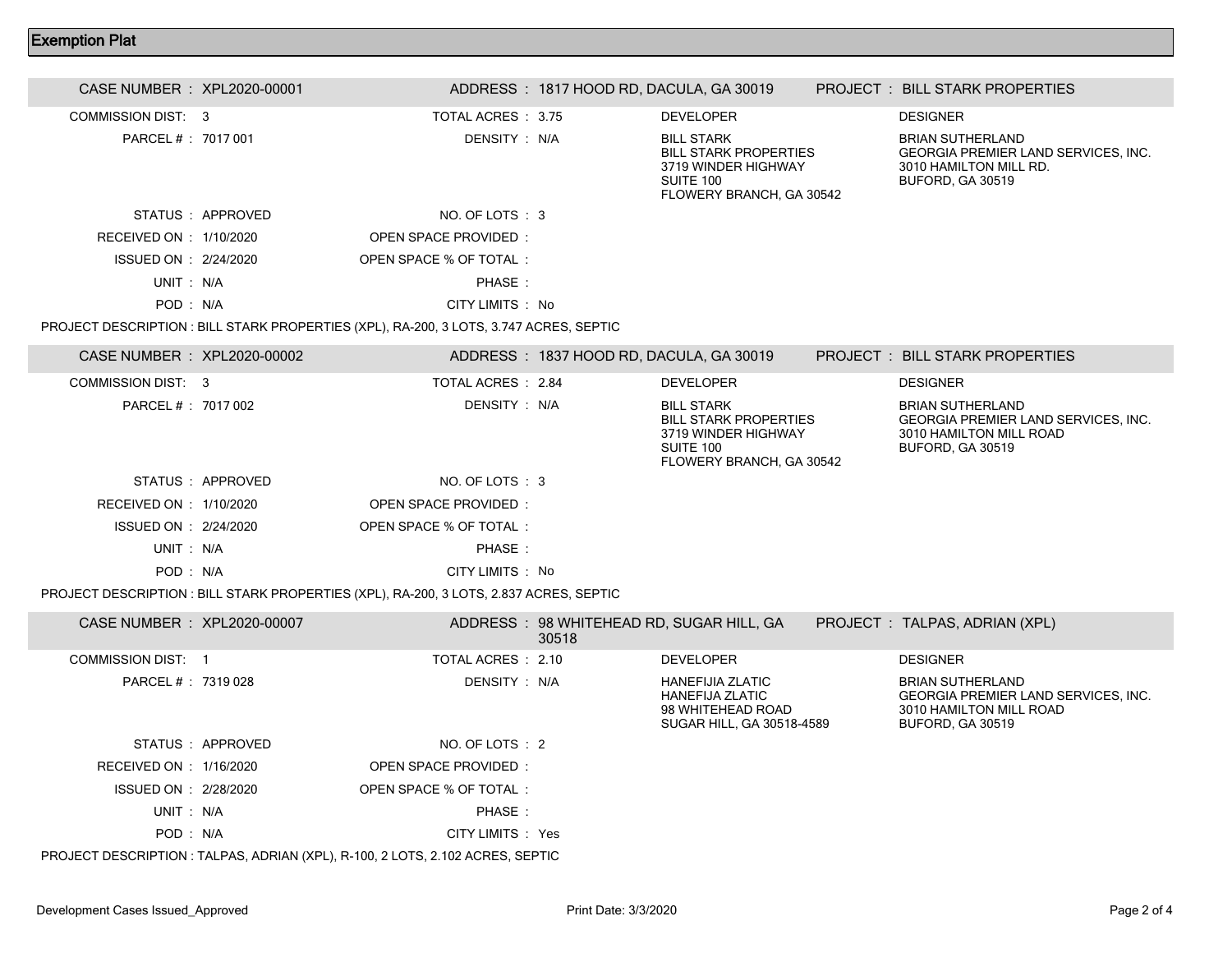## Subdivision Development Permit CASE NUMBER : SDP2019-00042 ADDRESS : LEVEL CREEK RD (500 BLOCK), SUGAR HILL, GA 30518 PROJECT : LEVEL CREEK ESTATES PHASE 2 COMMISSION DIST: 1 TOTAL ACRES : 11.86 DEVELOPER DESIGNER PARCEL # : 7289 019 DENSITY : N/A SCOTT URBIZO CENTURY COMMUNITIES 3091 GOVERNORS LAKE DRIVE NORCROSS, GA 30071 MAX BLOOM GASKINS ENGINEERING 558 OLD NORCROSS ROAD SUITE 204 LAWRENCEVILLE, GA 30041 STATUS : ISSUED NO. OF LOTS : 27 RECEIVED ON : 8/28/2019 OPEN SPACE PROVIDED : ISSUED ON : 2/25/2020 OPEN SPACE % OF TOTAL : UNIT : N/A PHASE : 2 POD : N/A CITY LIMITS : No PROJECT DESCRIPTION : SINGLE FAMILY SUBDIVISION, PHASE 2, R-75, 27 LOTS, 11.86 ACRES, 10.47 DISTURBED ACRES, SEWER CASE NUMBER : SDP2019-00061 ADDRESS : 88 LOGANVILLE HWY, LOGANVILLE, GA 30052 PROJECT : INDEPENDENCE PHASE PHASE 4A & 4B COMMISSION DIST: 3 TOTAL ACRES : 81.56 DEVELOPER DESIGNER PARCEL # : 5164 002 DENSITY : N/A IAN YOUNG FORESTAR GROUP, INC. 3330 CUMBERLAND BOULEVARD, S.E. COLLABORATIVE SUITE 275 ATLANTA, GA 30339 MATTHEW KACZENSKI PLANNERS AND ENGINEERS 350 RESEARCH COURT SUITE 200 PEACHTREE CORNERS, GA 30092 STATUS : ISSUED NO. OF LOTS : 167 RECEIVED ON : 12/23/2019 OPEN SPACE PROVIDED : ISSUED ON : 2/26/2020 OPEN SPACE % OF TOTAL : UNIT : N/A PHASE : NA POD : N/A CITY LIMITS : No

PROJECT DESCRIPTION : SINGLE FAMILY SUBDIVISION, R-75 AND R-100 PER RZR2015-00004, 167 UNITS, 81.56 ACRES, 47.124 DISTURBED ACRES, SEWER